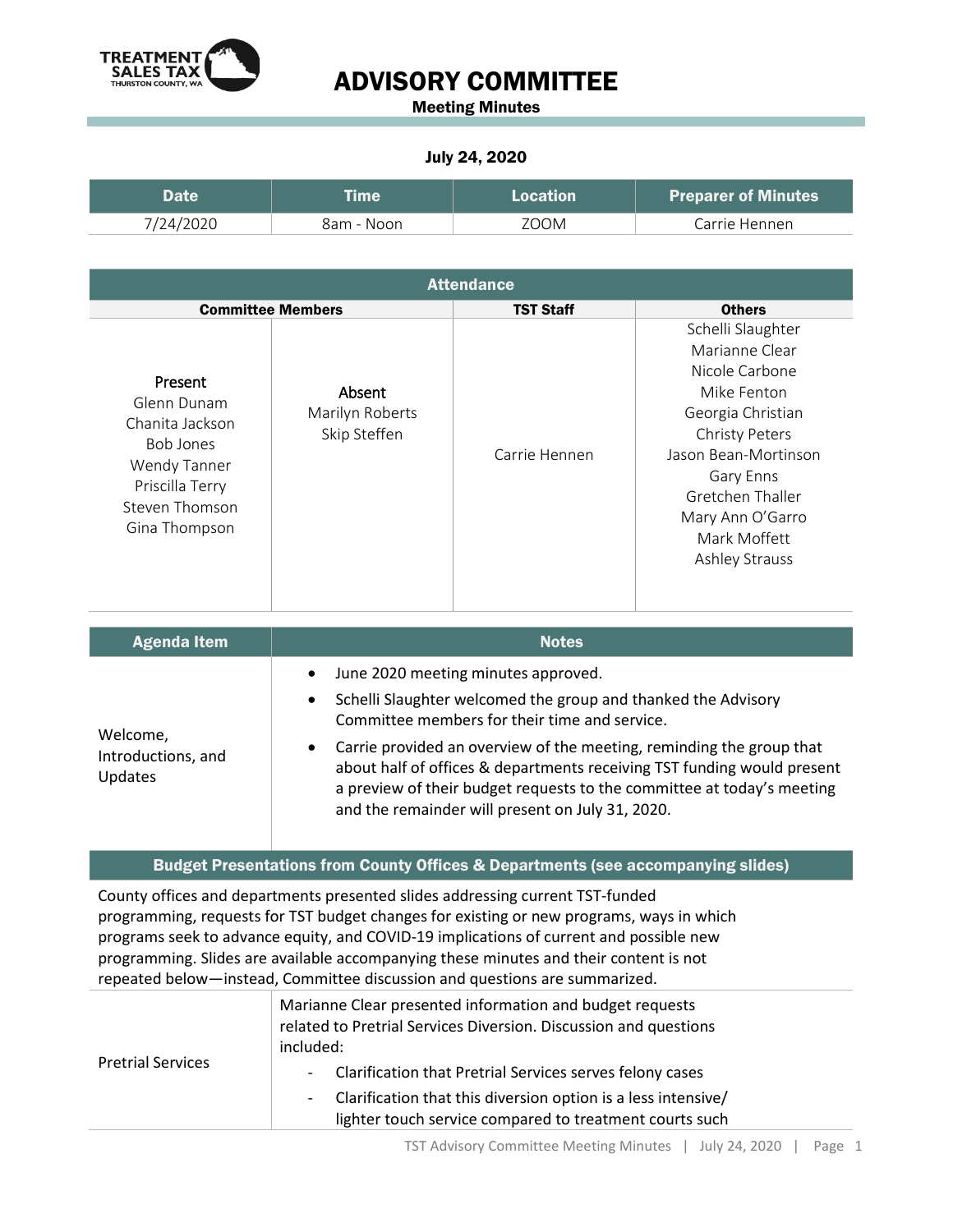

Meeting Minutes

| <b>Agenda Item</b>               | <b>Notes</b>                                                                                                                                                                                                                                                                                                                                                                                                                                                   |  |
|----------------------------------|----------------------------------------------------------------------------------------------------------------------------------------------------------------------------------------------------------------------------------------------------------------------------------------------------------------------------------------------------------------------------------------------------------------------------------------------------------------|--|
|                                  | as Veterans Court<br>Discussion of racial equity. Marianne provided an<br>overview of the Advancing Pretrial Policy and Reform<br>Initiative, for which Thurston County is one of five sites<br>across the county. A key element of this project is to<br>eliminate disparities in pretrial policies and practices, and<br>this effort has implications for the entire justice system.                                                                         |  |
| Juvenile Court                   | Mike Fenton presented information and budget requests related<br>to the Juvenile Justice Behavioral Health Alternative and Equine<br>Assisted Youth Peer Support. Discussion and questions included:<br>Consequences for youth of decreased access to in-person services due to                                                                                                                                                                                |  |
|                                  | COVID; Mike noted that Court staff and service providers are concerned<br>but full impact is not yet known. He indicated that there has not been an<br>increase in rearrests for participants.                                                                                                                                                                                                                                                                 |  |
|                                  | Equity lens on data with respect to outcomes- Mike indicated that this<br>level of analysis hasn't yet been conducted and is challenging given the<br>low numbers of participants in these programs. He noted that the Court<br>does track participation in all programs by race and ethnicity and<br>provided an example of how the Court responded when it noticed low<br>levels of participation by Native youth in a particular evidence-based<br>program. |  |
|                                  | Questions about how many Juvenile Court staff identify as BIPOC (Black,<br>Indigenous or People of Color). Mike indicated that this is a low number<br>and is partly a result of very low rates of turnover among Juvenile Court<br>staff. Partnerships with service providers can help ameliorate that issue.                                                                                                                                                 |  |
|                                  | Engagement with the Equine Assisted Youth Peer Support program-<br>Mike noted that this program has been remarkable in its ability to<br>connect with youth who have not engaged with other programs. He<br>noted that adding an aftercare component that includes family<br>participation would be desireable.                                                                                                                                                |  |
| Prosecuting Attorney's<br>Office | Christy Peters presented information and budget requests related<br>to the Prosecuting Attorney's Office involvement in treatment<br>courts. Discussion and questions included:                                                                                                                                                                                                                                                                                |  |
|                                  | Racial equity across the justice system (Broader than TST)- Christy<br>provided an overview of discussion at the July 2020 Thurston County<br>Law and Justice Council meeting on this topic, and noted that a cross-<br>system ad hoc committee is being convened to examine policies and<br>data related to this issue                                                                                                                                        |  |
|                                  | Discussion of a statewide ad hoc committee led by the state's law<br>schools to address issues of racial equity in the criminal justice system                                                                                                                                                                                                                                                                                                                 |  |
|                                  | Discussion of racial diversity of PAO attorneys- Christy noted that PAO<br>staff are largely white, but indicated that efforts to recruit more diverse<br>law school summer interns over the past few years will provide an<br>opportunity to fill permanent positions with more diverse staff in the                                                                                                                                                          |  |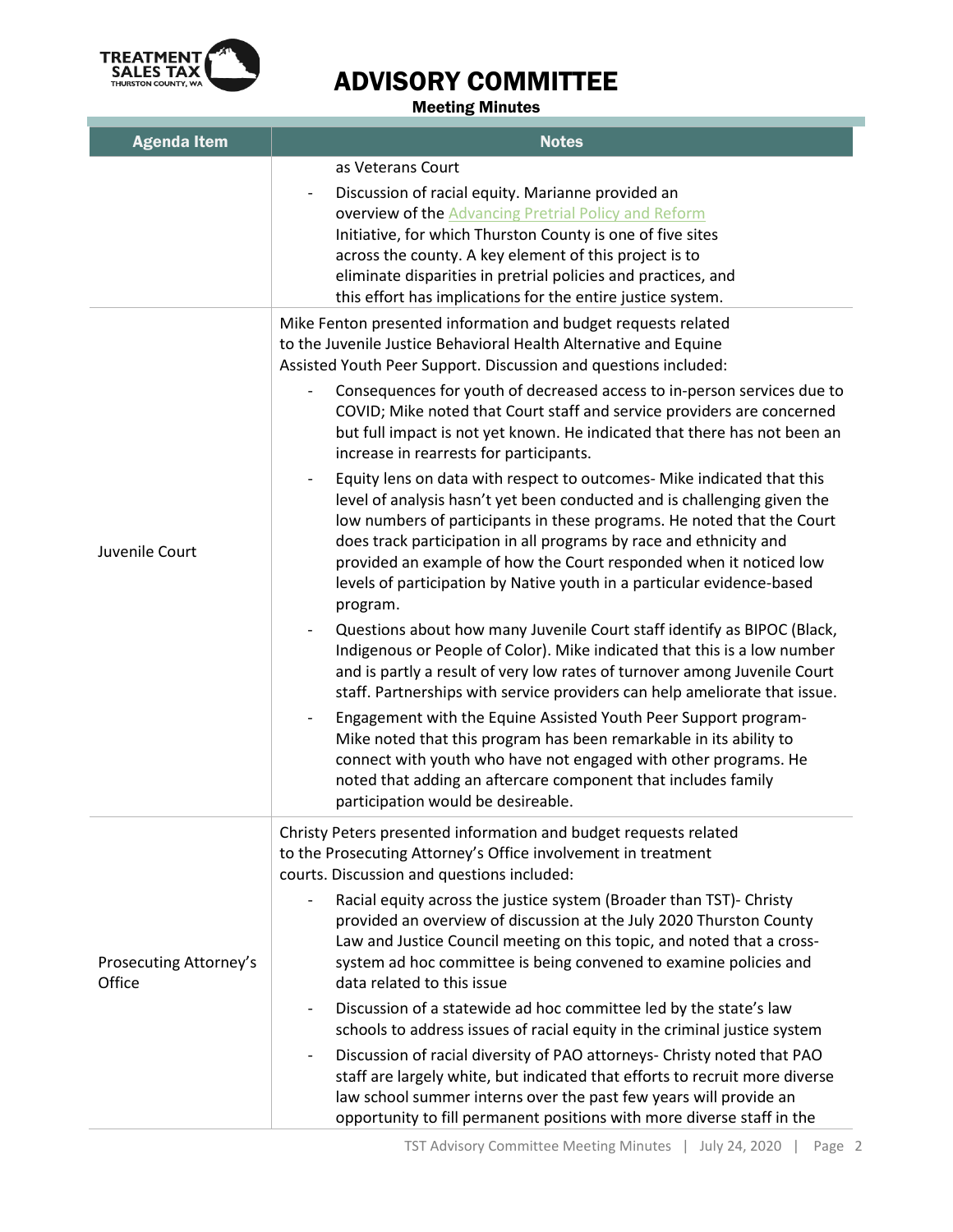

Meeting Minutes

| <b>Agenda Item</b>                                                                                  | <b>Notes</b>                                                                                                                                                                                                                                                                                                                                                                                                                                                                                                                |  |
|-----------------------------------------------------------------------------------------------------|-----------------------------------------------------------------------------------------------------------------------------------------------------------------------------------------------------------------------------------------------------------------------------------------------------------------------------------------------------------------------------------------------------------------------------------------------------------------------------------------------------------------------------|--|
|                                                                                                     | coming years (similar to how the office has become much more diverse<br>with respect to gender identity over the past 20-30 years).                                                                                                                                                                                                                                                                                                                                                                                         |  |
| <b>Thurston Mason</b><br><b>Behavioral Health</b><br><b>Administrative Services</b><br>Organization | Jason Bean-Mortinson and Gary Enns presented information and<br>budget requests related to the numerous TST-funded programs<br>administered by the Thurston Mason Behavioral Health<br>Administrative Services Organization. Discussion and questions<br>included:                                                                                                                                                                                                                                                          |  |
|                                                                                                     | Jail Behavioral Health-clarification of difference between crisis services<br>and stabilization/ongoing therapy; discussion of evidence-based<br>practices used in this program and whether they are normed on<br>populations beyond white males (motivational interviewing, brief<br>therapy, peer-based interventions), discussions of services to veterans<br>(refer to other services for which they may be eligible)                                                                                                   |  |
|                                                                                                     | Housing Case Management & Inmate Housing Case Management-<br>clarification about average amount of time for rental assistance<br>(averages 3 months, but can be extended as needed; extensions have<br>become more common due to COVID); discussion of tension between<br>Housing First principles and the requirements of TST that services be<br>connected to behavioral health treatment (treatment engagement is a<br>goal, but there is some flexibility)                                                              |  |
|                                                                                                     | Intensive Case Management- observation that this program's emphasis<br>on meeting individuals "where they are at" (e.g. encampments, streets,<br>etc) makes it more challenging to implement via telephonic means than<br>some other treatment programs; discussion of providers' ability to<br>obtain personal protective equipment for staff and clients                                                                                                                                                                  |  |
|                                                                                                     | Nisqually Jail Pretrial Release & Reentry Assistance- clarification that<br>$\overline{\phantom{a}}$<br>many jurisdictions, both in and out of Thurston County, use the Nisqually<br>Jail, but only individuals with charges in Thurston County receive services<br>(out of county individuals receive a resource guide); discussion of the<br>large numbers of individuals recently released from the facility due to<br>COVID and whether those individuals had been provided with release<br>plans (as many as possible) |  |
|                                                                                                     | Youth Outpatient Treatment- discussion of COVID impacts (significant,<br>since this is a school-based program), and questions about how to<br>continue to engage students if schools aren't reopened in the fall                                                                                                                                                                                                                                                                                                            |  |
|                                                                                                     | Children's Mobile Crisis- no questions<br>-                                                                                                                                                                                                                                                                                                                                                                                                                                                                                 |  |
|                                                                                                     | Multisystemic Therapy- discussion of research base for this intervention,<br>-<br>discussion of diversity of staff                                                                                                                                                                                                                                                                                                                                                                                                          |  |
|                                                                                                     | Steps to Wellness- observation that this is a low barrier program<br>engaging underserved young people                                                                                                                                                                                                                                                                                                                                                                                                                      |  |
|                                                                                                     | Wraparound with Intensive Services (WISE)- observation that COVID has<br>resulted in a smaller waiting list due to decreased referrals                                                                                                                                                                                                                                                                                                                                                                                      |  |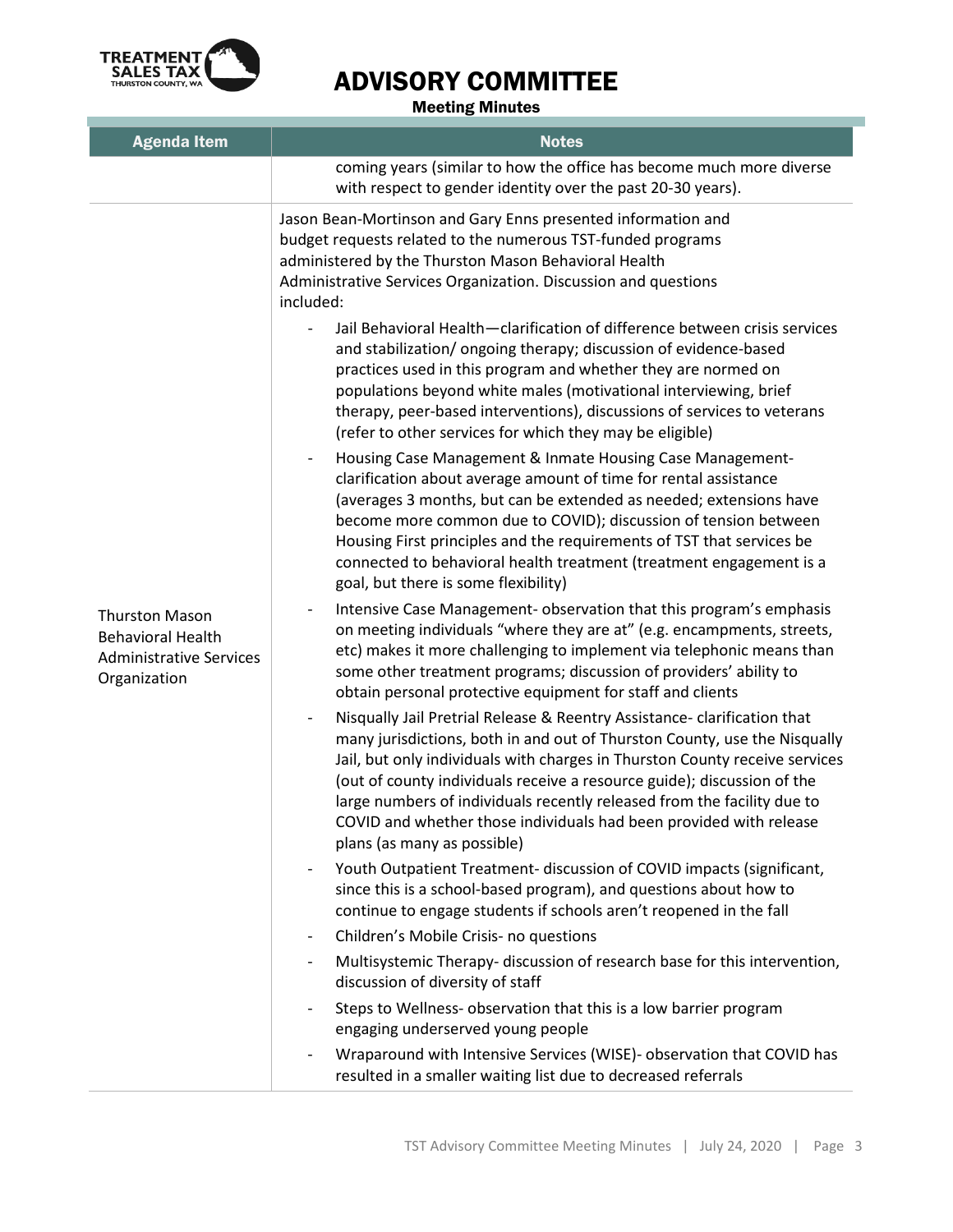

Meeting Minutes

| <b>Agenda Item</b>                            | <b>Notes</b>                                                                                                                                                                                                                                                                                                                                                                                                                                                                                                                                                                                                                                                                                                                                                                                                                                                                                                                                                                                                                                                                                                                                                                                                                                                                                                                                                                                                                                                                                                                                                                                                                                                                                                                                                                                                                                                                                 |
|-----------------------------------------------|----------------------------------------------------------------------------------------------------------------------------------------------------------------------------------------------------------------------------------------------------------------------------------------------------------------------------------------------------------------------------------------------------------------------------------------------------------------------------------------------------------------------------------------------------------------------------------------------------------------------------------------------------------------------------------------------------------------------------------------------------------------------------------------------------------------------------------------------------------------------------------------------------------------------------------------------------------------------------------------------------------------------------------------------------------------------------------------------------------------------------------------------------------------------------------------------------------------------------------------------------------------------------------------------------------------------------------------------------------------------------------------------------------------------------------------------------------------------------------------------------------------------------------------------------------------------------------------------------------------------------------------------------------------------------------------------------------------------------------------------------------------------------------------------------------------------------------------------------------------------------------------------|
|                                               | Transition Aged Youth WISE- new program proposal, acknowledgement<br>that funding may not be available but that this is an important need<br>Overall question- A committee member raised questions about the<br>relationships between the many programs under discussion, and asked<br>whether there were opportunities to integrate any of these programs<br>and the associated funding into larger "buckets", possibly allowing<br>greater flexibility and efficiencies. The group agreed that this should be<br>considered, but also noted that for many programs, TST is just one of the<br>funders, so these programs are in some ways already parts of a bigger<br>system. This topic can be explored in future discussions.                                                                                                                                                                                                                                                                                                                                                                                                                                                                                                                                                                                                                                                                                                                                                                                                                                                                                                                                                                                                                                                                                                                                                           |
| <b>Public Health &amp; Social</b><br>Services | Carrie Hennen, Gretchen Thaller, Mark Moffett and Mary Ann<br>O'Garro presented information and budget requests related to the<br>TST-funded programs administered by Public Health and Social<br>Services. Discussion and questions included:<br>TST Administration-discussion of how data on TST-funded<br>programs related to race/ ethnicity is used (this is an area<br>to work on in the coming months), discussion of revenue<br>projections<br>TST Community Grants- questions about Health and<br>Human Services Council awards (different from TST<br>Community Grants but may support the same<br>organizations)<br>Nurse Family Partnership (NFP)- questions about bilingual<br>staff (program has nurses who speak Spanish and<br>Vietnamese), discussion of whether local funding for NFP<br>is used as match for federal funds (no), discussion of<br>overall NFP budget (in Thurston, TST is about 1/3 of the<br>program budget)<br>Veterans Case Manager- no questions<br>Families Unidas Community Health Nurse- new request-<br>questions about where families who do not meet NFP<br>eligibility criteria are referred currently (sometimes<br>Parents as Teachers at Community Youth Services or other<br>programs, but resources are limited), questions about<br>whether this program could be eligible for Medicaid<br>funding (no, in Washington, use of Medicaid for maternal<br>child health is limited only to one specific program)<br>Justice Outreach Program- request to move a current TST<br>$\overline{\phantom{a}}$<br>community grant to the PHSS base budget; discussion<br>clarified that, in addition to providing direct service to<br>justice involved individuals with opioid use disorder, this<br>contractor provides information sessions to criminal<br>justice system staff including Court personnel, attorneys,<br>and Correctional staff. |